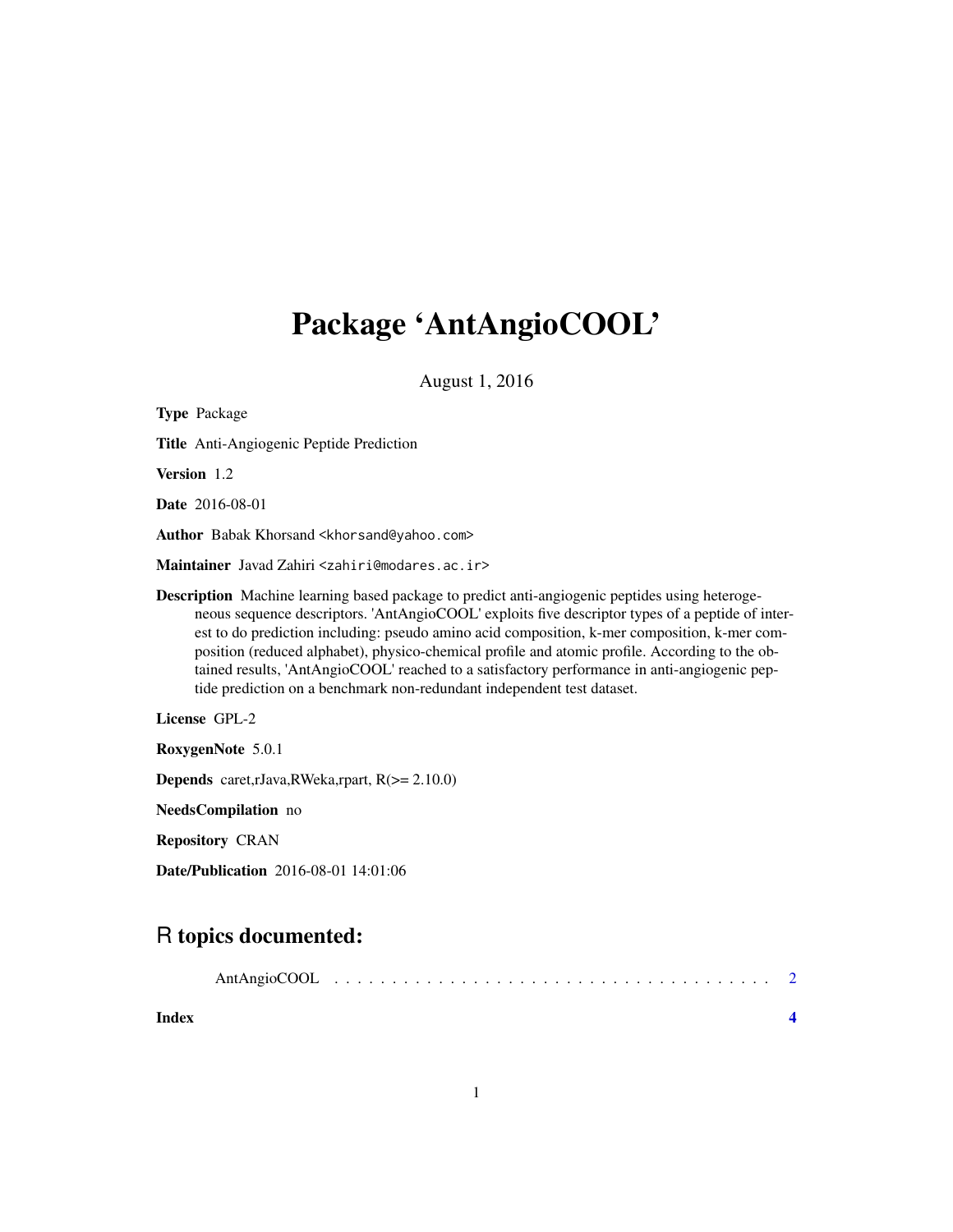<span id="page-1-0"></span>AntAngioCOOL *AntAngioCOOL*

#### Description

Machine learning based package to predict anti-angiogenic peptides using heterogeneous sequence descriptors.

#### Usage

```
AntAngioCOOL(Input_Sequence, Classifier = 1, SF = FALSE, AF = FALSE)
```
#### Arguments

|            | Input_Sequence A peptide sequence                                                                                                                                                                   |
|------------|-----------------------------------------------------------------------------------------------------------------------------------------------------------------------------------------------------|
| Classifier | 1 if you want to get the prediction from model with maximum Accuracy (ac-<br>cording to the independent test reasults), 2 if maximum Sensivity is desired and<br>3 if maximum Specefity is desired. |
| <b>SF</b>  | if True then all 2343 selected features (out of 175062 features) that had been<br>used for prediction will be returned.                                                                             |
| AF         | if True then all 175062 extracted features will be returned.                                                                                                                                        |

#### Details

AntAngioCOOL is a machine learning based package to predict anti-angiogenic peptides using heterogeneous sequence descriptors.

This package consists of three different predictors according to the obtained performances on independent test set: sensitive model, specific model and accurate model. These models have been build using the gold standard dataset that published by Ramaprasad et al. (Ettayapuram Ramaprasad et al., 2015).

Four different features have been used to encode peptides:

1- Pseudo Amino Acid Composition (PseAAC) that has been used effectively in predicting cell penetrating peptides (Chen, Chu, Huang, Kong, & Cai, 2015). Despite the simple amino acid composition, PseAAC considers the sequence-order information of the peptide.

2- K-mer composition that shows the fraction of all possible subsequences with length k in the given peptide. To compute k-mer composition features, reduced amino acid alphabet that proposed by Zahiri et al (Zahiri et al., 2014) has been exploited: the 20 alphabet of amino acids have been reduced to a new alphabet with size 8 according to 544 physicochemical and biochemical indices that extracted from AAIndex database (Kawashima et al., 2008) (C1=A, E, C2=I, L, F, M, V, C3=N, D, T, S, C4=G, C5=P, C6=R, K, Q, H, C7=Y, W, C8=C). We have computed k-mer composition for k=2,3,4 for each peptide.

3- Physico-chemical profile : To compute these features, 544 different physico-chemical indices have been extracted from AAINDEX (Kawashima et al., 2008). To remove redundant indices, a subset of indices with correlation coefficient less than 0.8 and greater than -0.8 has been selected. This feature type for 5 amino acids of N- termini (5-NT) and C-termini (5-CT).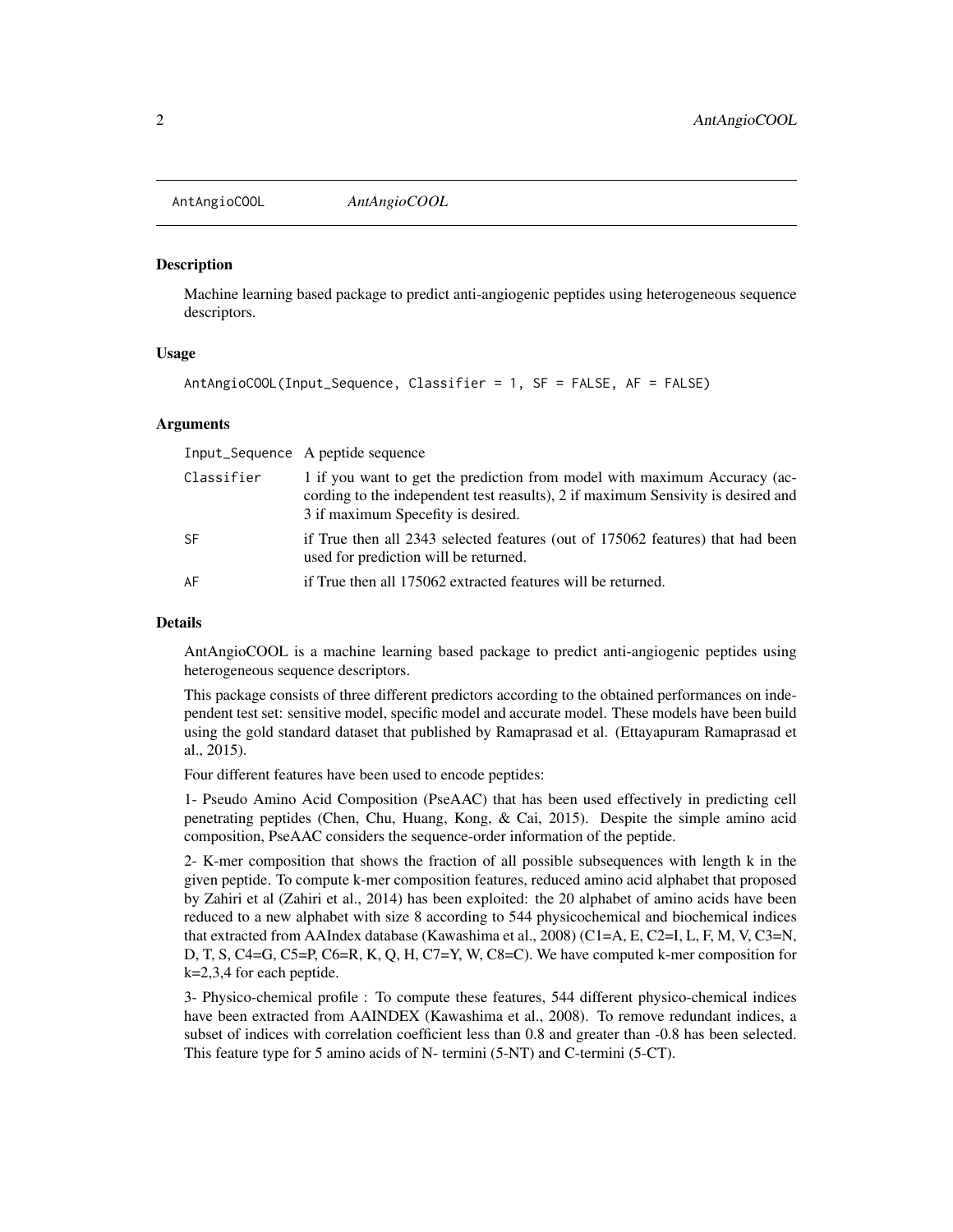#### AntAngioCOOL 3

4- Atomic profile : A 50-dimentional feature vector has been used to encode each peptide according to its atomic properties (frequency of five types of atoms: C, H, N, O, S). For details of atomic composition for each 20 natural amino acid see Kumar et al., 2015.

#### References

1- Chen, L., Chu, C., Huang, T., Kong, X., & Cai, Y.-D. (2015). Prediction and analysis of cell-penetrating peptides using pseudo-amino acid composition and random forest models. Amino Acids, 47(7), 1485-93. http://doi.org/10.1007/s00726-015-1974-5

2- Ettayapuram Ramaprasad, A. S., Singh, S., Gajendra P. S, R., Venkatesan, S., Brem, S., Cotran, R., . Stephens, R. (2015). AntiAngioPred: A Server for Prediction of Anti-Angiogenic Peptides. PLOS ONE, 10(9), e0136990. http://doi.org/10.1371/journal.pone.0136990

3- Kawashima, S., Pokarowski, P., Pokarowska, M., Kolinski, A., Katayama, T., & Kanehisa, M. (2008). AAindex: amino acid index database, progress report 2008. Nucleic Acids Research, 36(Database issue), D202-5. http://doi.org/10.1093/nar/gkm998

3- Kumar, R., Chaudhary, K., Singh Chauhan, J., Nagpal, G., Kumar, R., Sharma, M., & Raghava, G. P. S. (2015). An in silico platform for predicting, screening and designing of antihypertensive peptides. Scientific Reports, 5, 12512. http://doi.org/10.1038/srep12512

4- Zahiri, J., Mohammad-Noori, M., Ebrahimpour, R., Saadat, S., Bozorgmehr, J. H., Goldberg, T., & Masoudi-Nejad, A. (2014). LocFuse: Human protein-protein interaction prediction via classifier fusion using protein localization information. Genomics, 104(6), 496-503.

#### Value

If Predicted class (Anti-angiogenic/ Not anti-angiogenic) of the input peptide and a subset of descriptors upon request.

#### Author(s)

Babak Khorsand

#### **Examples**

```
AntAngioCOOL("AAPFLECQGN",2,SF=TRUE)
```